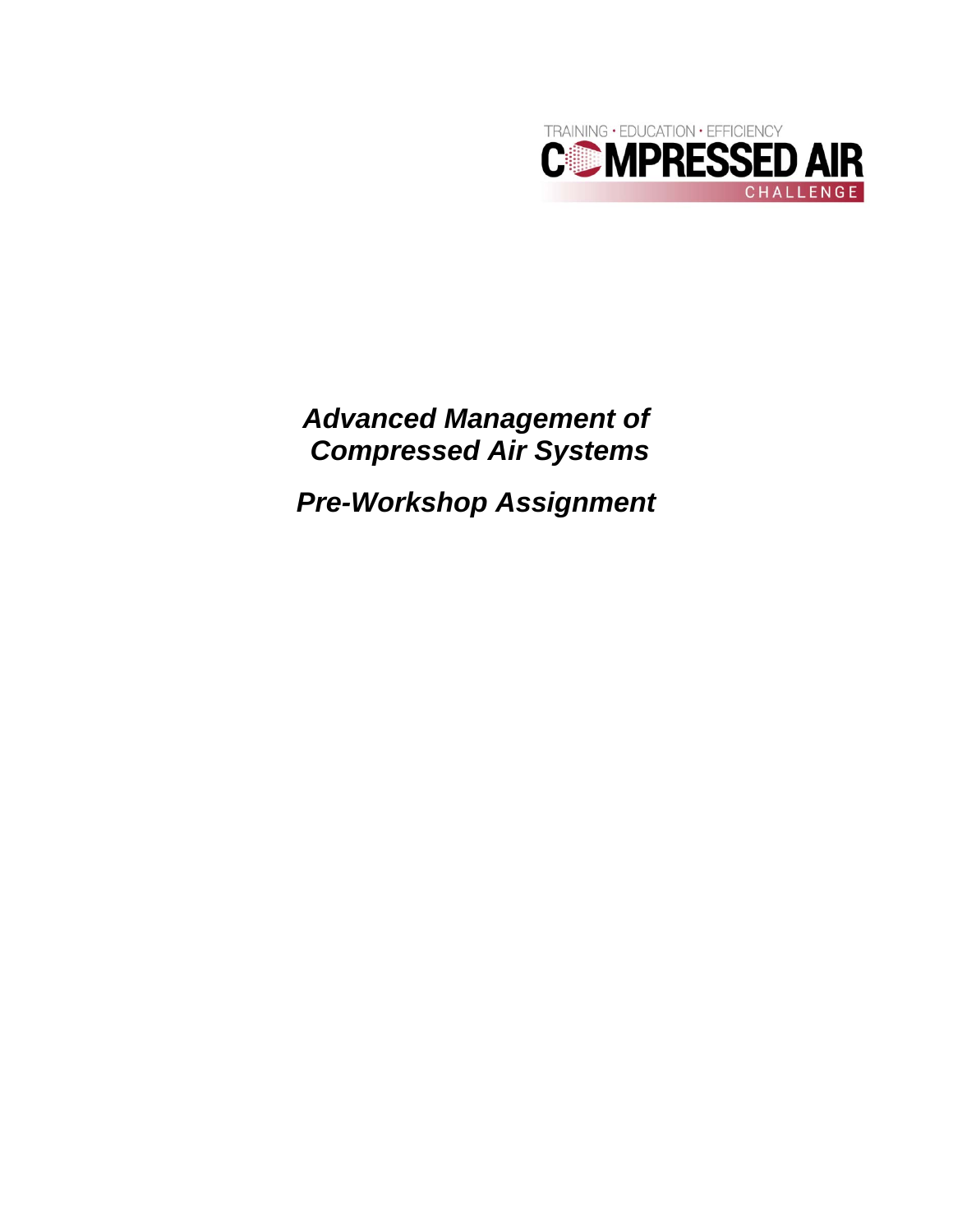# Pre-Workshop Assignment

In order to ensure that the Compressed Air Challenge Level II Training is most useful to you, it will be important for you to bring information about your plant's compressed air system to the workshop.

Please complete the five enclosed worksheets:

- 1. **Compressed Air System Block Diagram**, which asks you to draw a block diagram of your plant's compressed air system.
- 2. **Critical Pressure Applications**, which asks you to make simple line diagrams of two critical pressure applications in your plant.
- 3. **Pressure Measurements**, which asks you to measure pressure levels and fluctuations at various points in your plant.
- 4. **End-Use Requirements**, which asks you to look at the end-uses in your plant and identify their requirements.
- 5. **Getting Approval**, which inquires about experiences in getting approval to implement compressed air system improvements.

A compressed air systems terminology refresher has also been included. These terms will be used during the workshop. The better you understand them, the easier it will be for you to participate in the workshop exercises. A Handout to help you take the pressure measurements required by worksheet #3 has also been included.

We will use all of this information during the workshop, so please be sure to bring the five completed worksheets to the workshop.

You will also need to bring a calculator.

Thank you.

Note: If your organization does not have a facility with a compressed air system, please try and complete the worksheets with data on another facility (e.g., if you are a compressed air system distributor, bring data on one of your customer's facilities).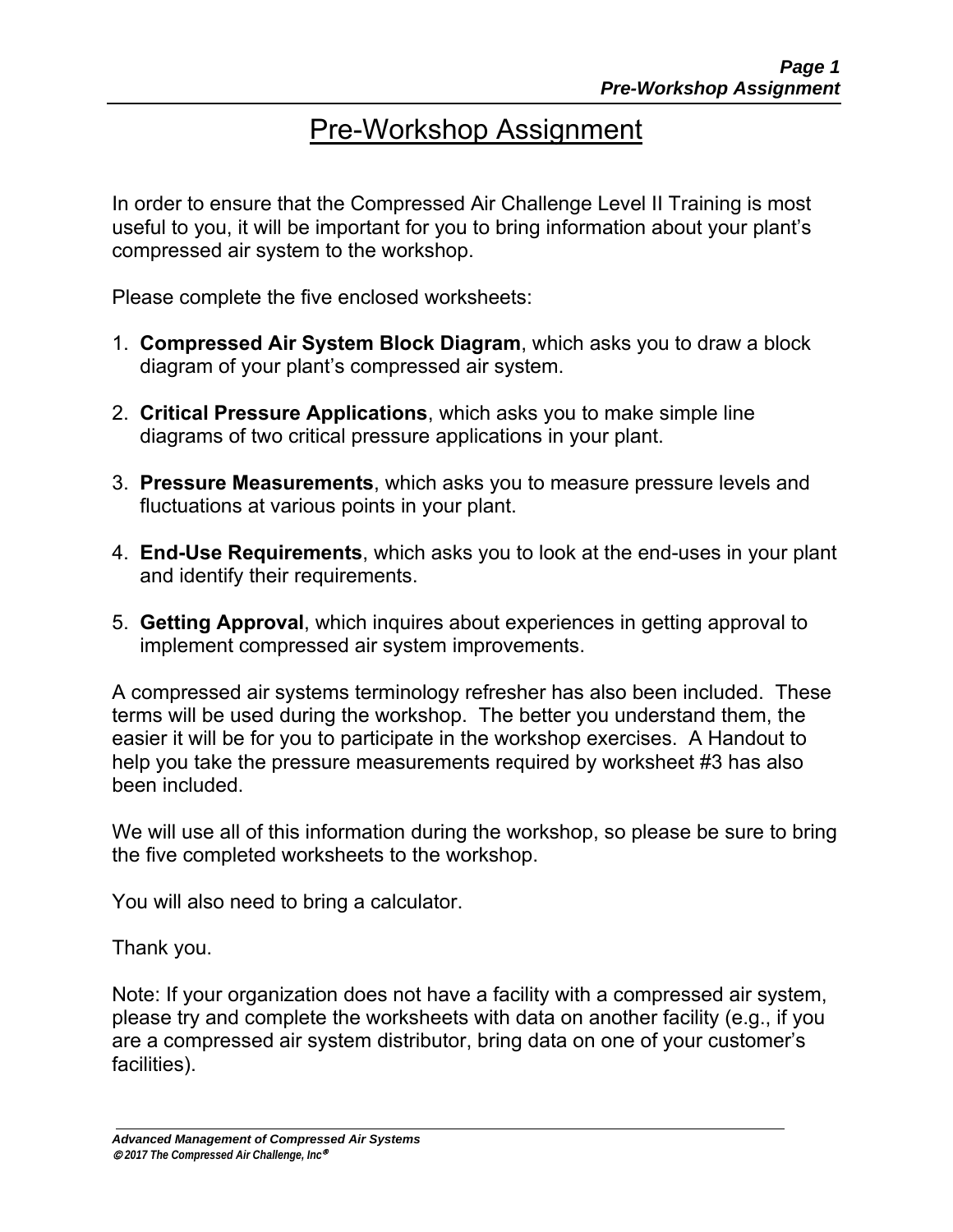

Sample Block Diagram Sample Block Diagram

#### *Advanced Management of Compressed Air Systems 2017 The Compressed Air Challenge, Inc*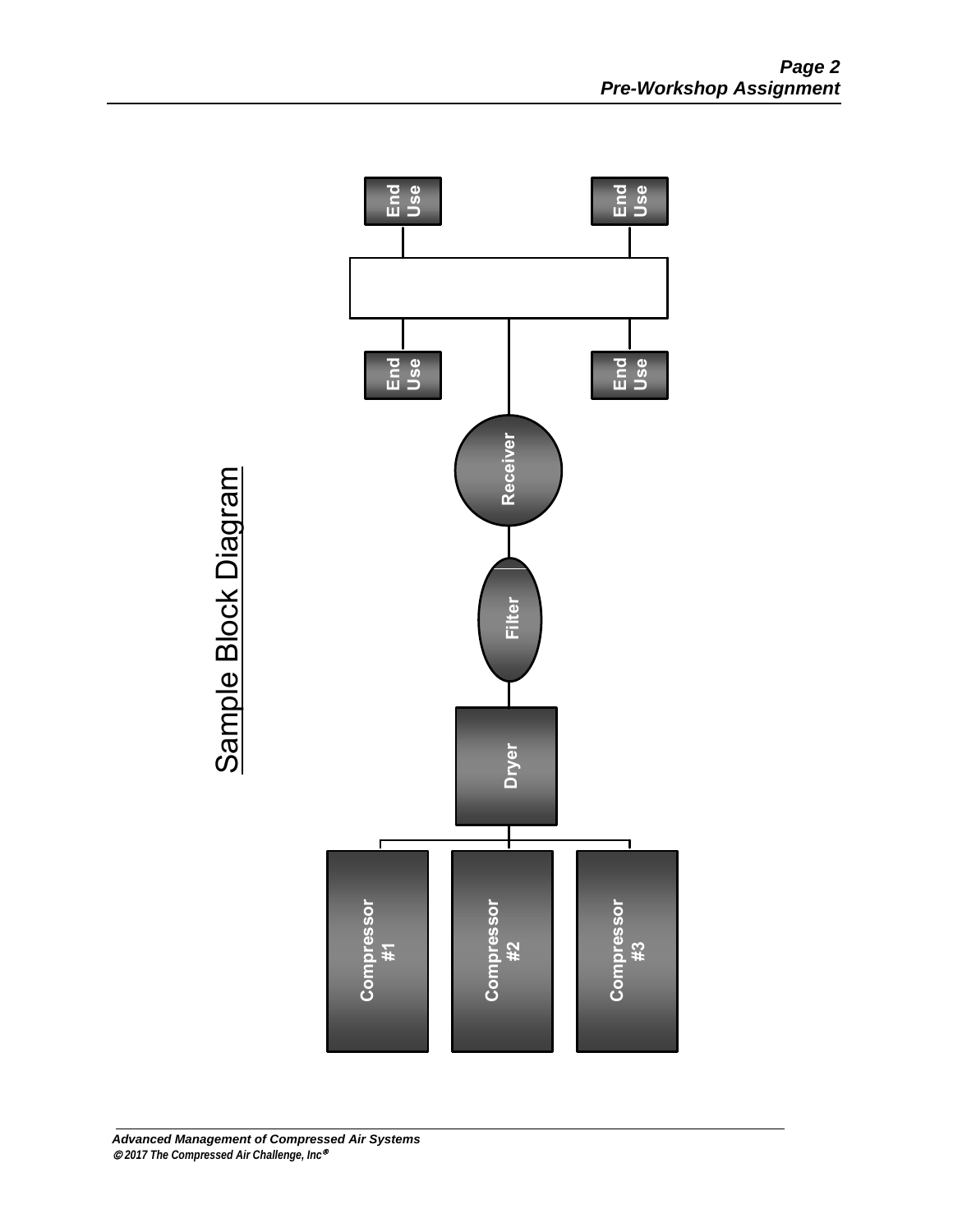# *Compressed Air System Block Diagram*

*Directions: Please (1) review the Sample Block Diagram, and then (2) complete a block diagram of your plant's compressed air system using the shapes shown below. You may need to use a larger sheet of paper.* 

| Name:                                                   | Date:              |  |  |  |  |  |  |  |
|---------------------------------------------------------|--------------------|--|--|--|--|--|--|--|
| Plant:                                                  |                    |  |  |  |  |  |  |  |
| Compressor<br><b>Dryer</b><br><b>Filter</b><br>Receiver | End<br>Use<br>Pipe |  |  |  |  |  |  |  |
| Your System                                             |                    |  |  |  |  |  |  |  |
|                                                         |                    |  |  |  |  |  |  |  |
|                                                         |                    |  |  |  |  |  |  |  |
|                                                         |                    |  |  |  |  |  |  |  |
|                                                         |                    |  |  |  |  |  |  |  |
|                                                         |                    |  |  |  |  |  |  |  |
|                                                         |                    |  |  |  |  |  |  |  |
|                                                         |                    |  |  |  |  |  |  |  |
|                                                         |                    |  |  |  |  |  |  |  |
|                                                         |                    |  |  |  |  |  |  |  |
|                                                         |                    |  |  |  |  |  |  |  |
|                                                         |                    |  |  |  |  |  |  |  |
|                                                         |                    |  |  |  |  |  |  |  |
|                                                         |                    |  |  |  |  |  |  |  |
|                                                         |                    |  |  |  |  |  |  |  |
|                                                         |                    |  |  |  |  |  |  |  |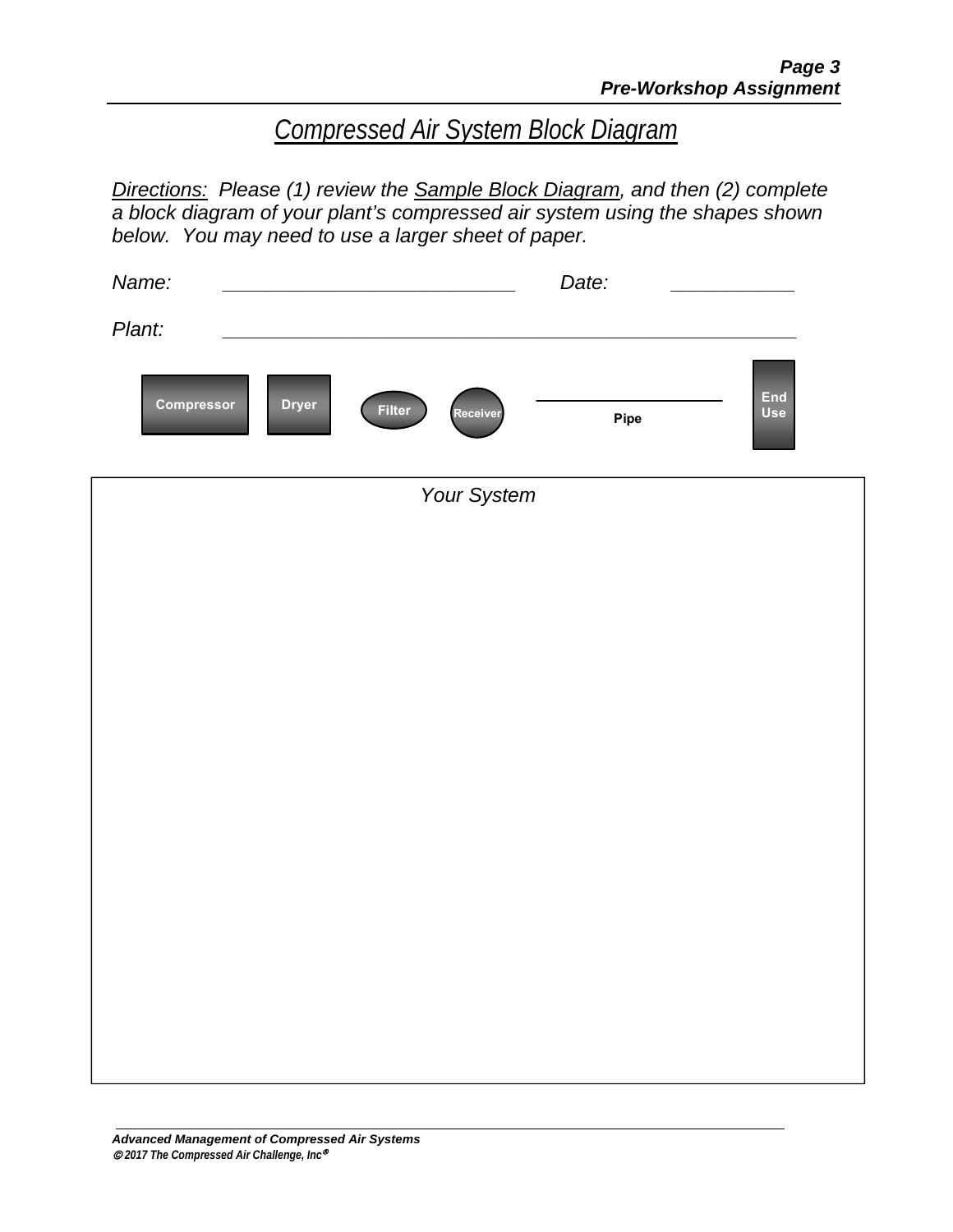*Critical Pressure Applications* 

*Directions: Make simple line drawings of two critical pressure applications in your plant. Critical pressure means applications that require a higher-than-typical pressure to operate. They may also be applications where operators are experiencing problems because of low pressure.*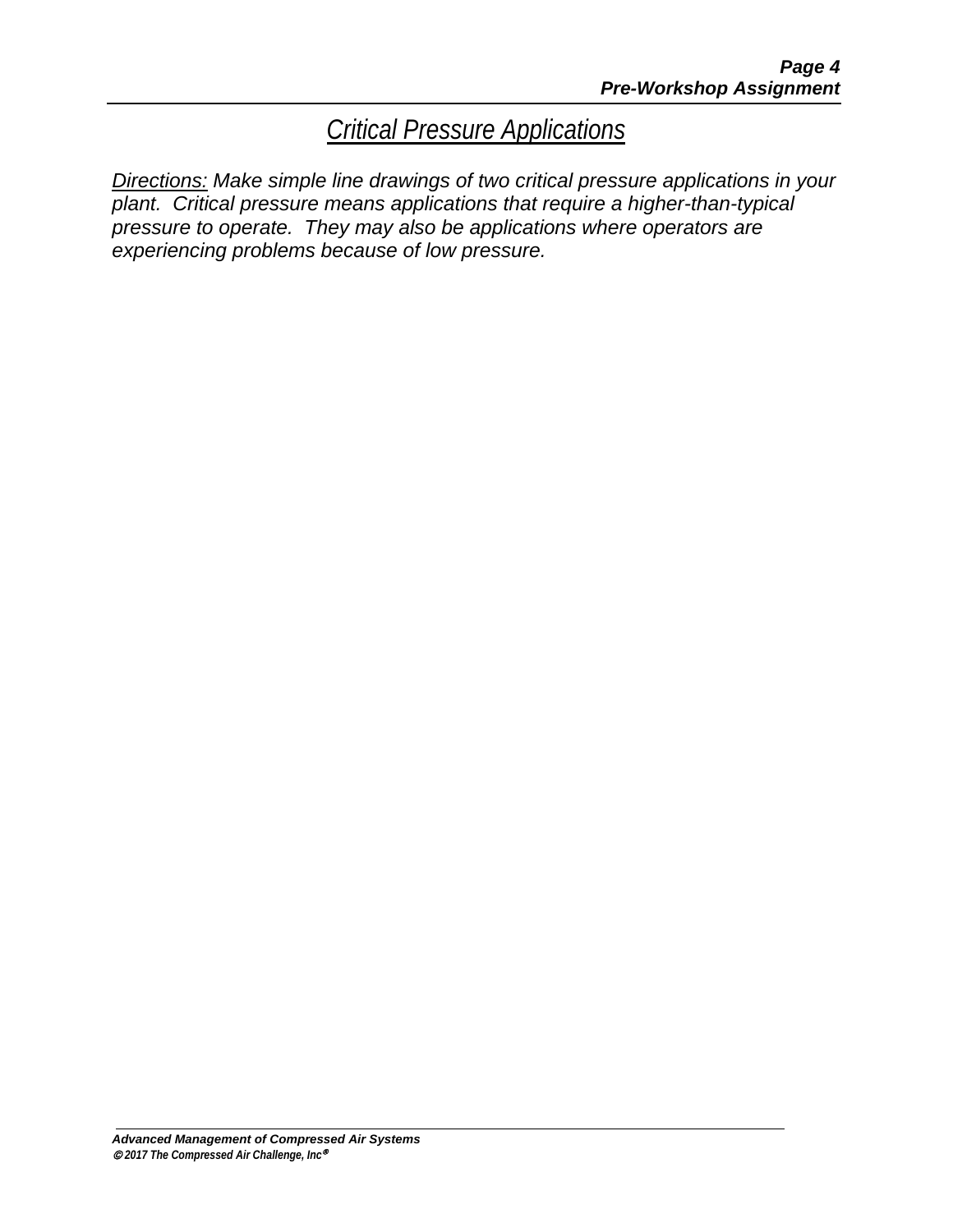### *Pressure Measurements*

*Directions: Using a calibrated gauge or transducer, measure pressure fluctuations and record highs and lows. (Use data loggers for simultaneous readings, if available). Take pressure readings:* 

- *1. At the compressor discharge,*
- *2. After each dryer and filter,*
- *3. After the discharge from the air receiver,*
- *4. At the end of the header, and*
- *5. Before and after the FRL on end-uses requiring the highest pressure.*

*Refer to the included Handout for information on pressure measurement tools and techniques.*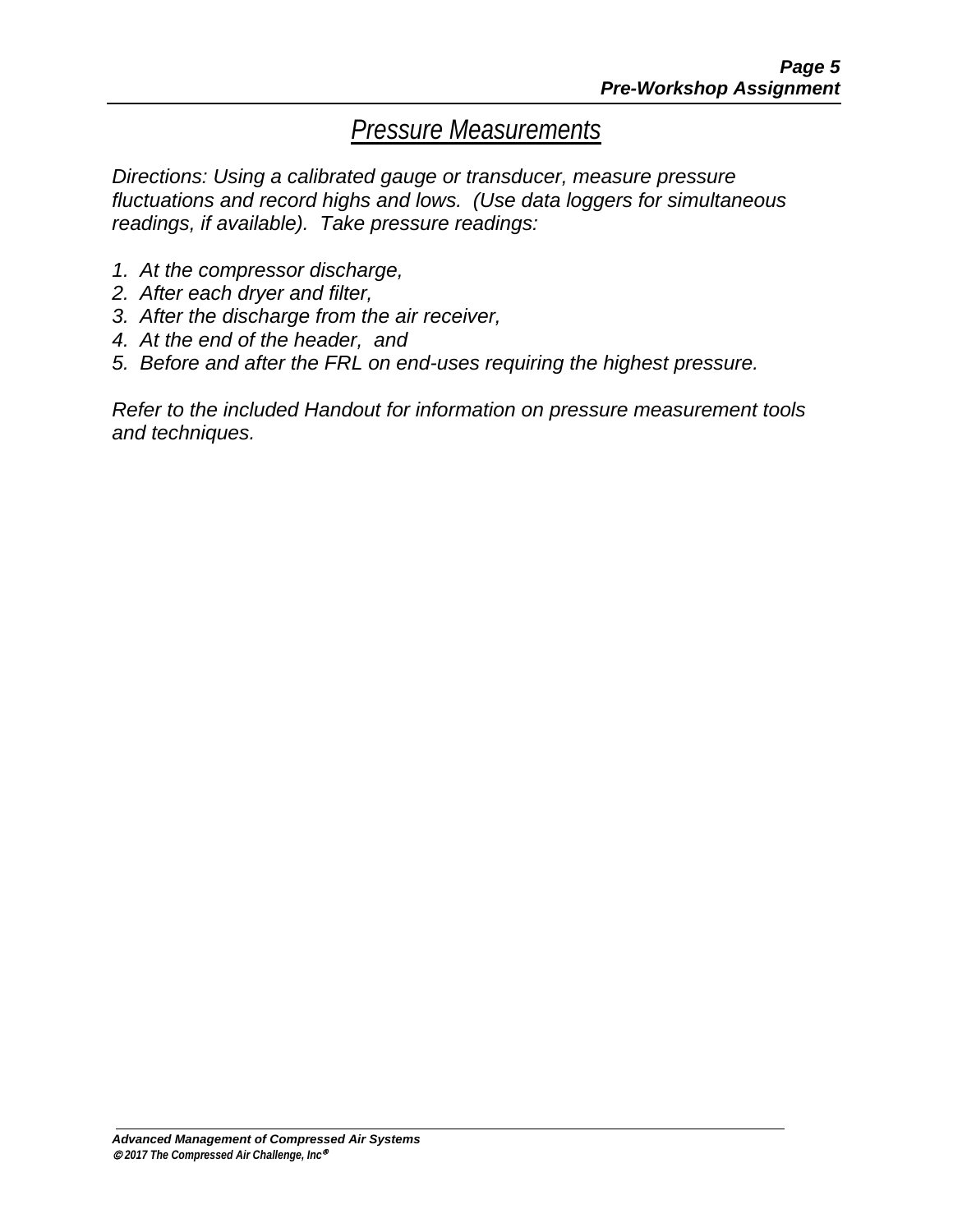# *End-Use Requirements*

#### *Directions: For each major end-use in your plant, record the compressed air requirements in the table below.*

| End-Use | Load         | Pressure              | Duration on  | Duration off | Air Quality Requirements |     |              |
|---------|--------------|-----------------------|--------------|--------------|--------------------------|-----|--------------|
|         | (cfm or<br>% | Requirement<br>(psig) | (sec or min) | (sec or min) | Moisture                 | Oil | Particulates |
|         |              |                       |              |              |                          |     |              |
|         |              |                       |              |              |                          |     |              |
|         |              |                       |              |              |                          |     |              |
|         |              |                       |              |              |                          |     |              |
|         |              |                       |              |              |                          |     |              |
|         |              |                       |              |              |                          |     |              |
|         |              |                       |              |              |                          |     |              |
|         |              |                       |              |              |                          |     |              |
|         |              |                       |              |              |                          |     |              |
|         |              |                       |              |              |                          |     |              |
|         |              |                       |              |              |                          |     |              |
|         |              |                       |              |              |                          |     |              |
|         |              |                       |              |              |                          |     |              |

Note: For continuous applications, fill-in "continuous" across duration on/off.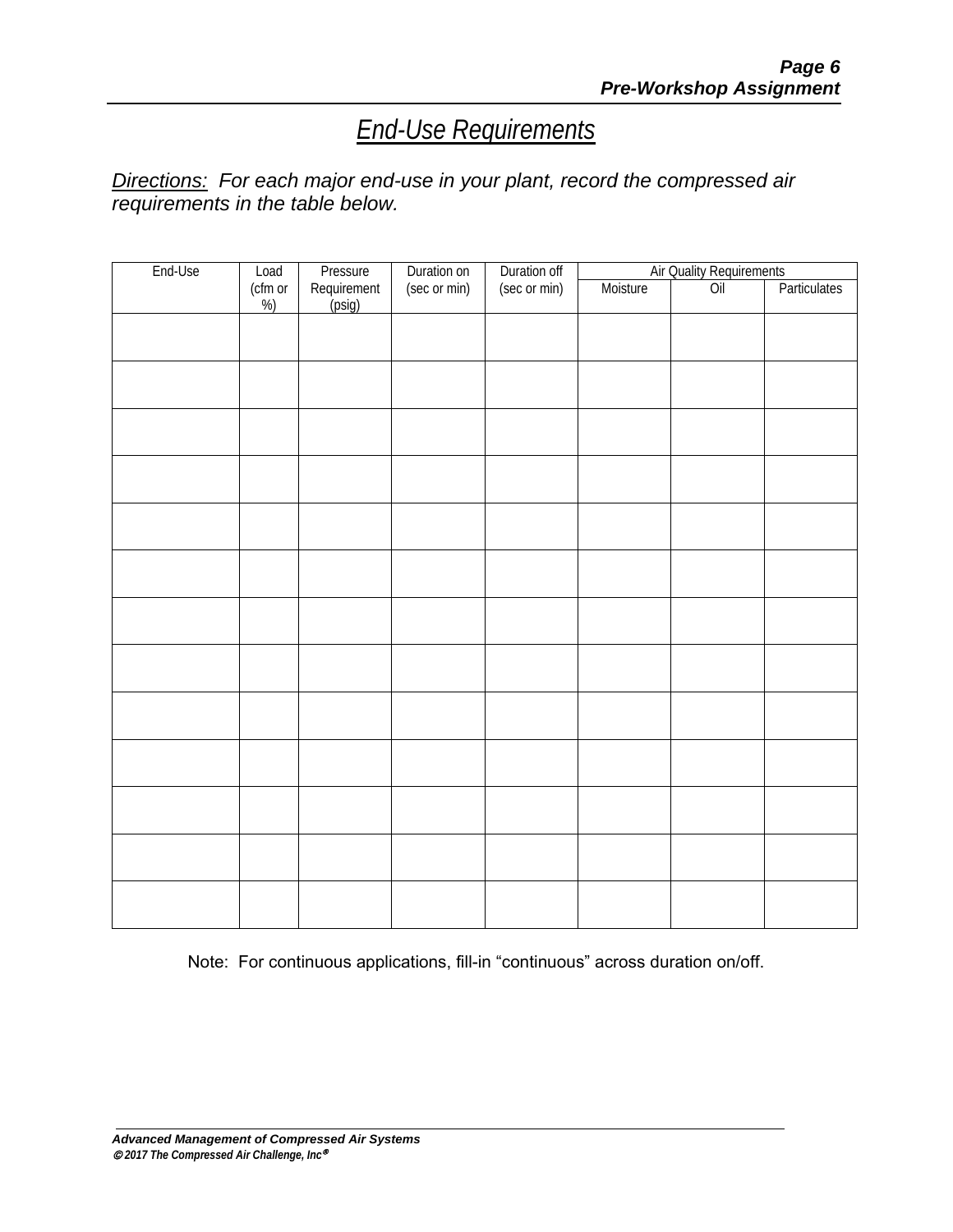## *Getting Approval*

*Directions: Answer the following questions in writing.* 

- *1. Have you ever tried to get approval to implement an idea to improve your compressed air system?*
- *2. How did you present it?*

*3. To whom?* 

*4. What happened?* 

- *5. If management did not approve the project, what reasons did they provide for this decision?*
- *6. What could you have done that might have resulted in positive outcome?*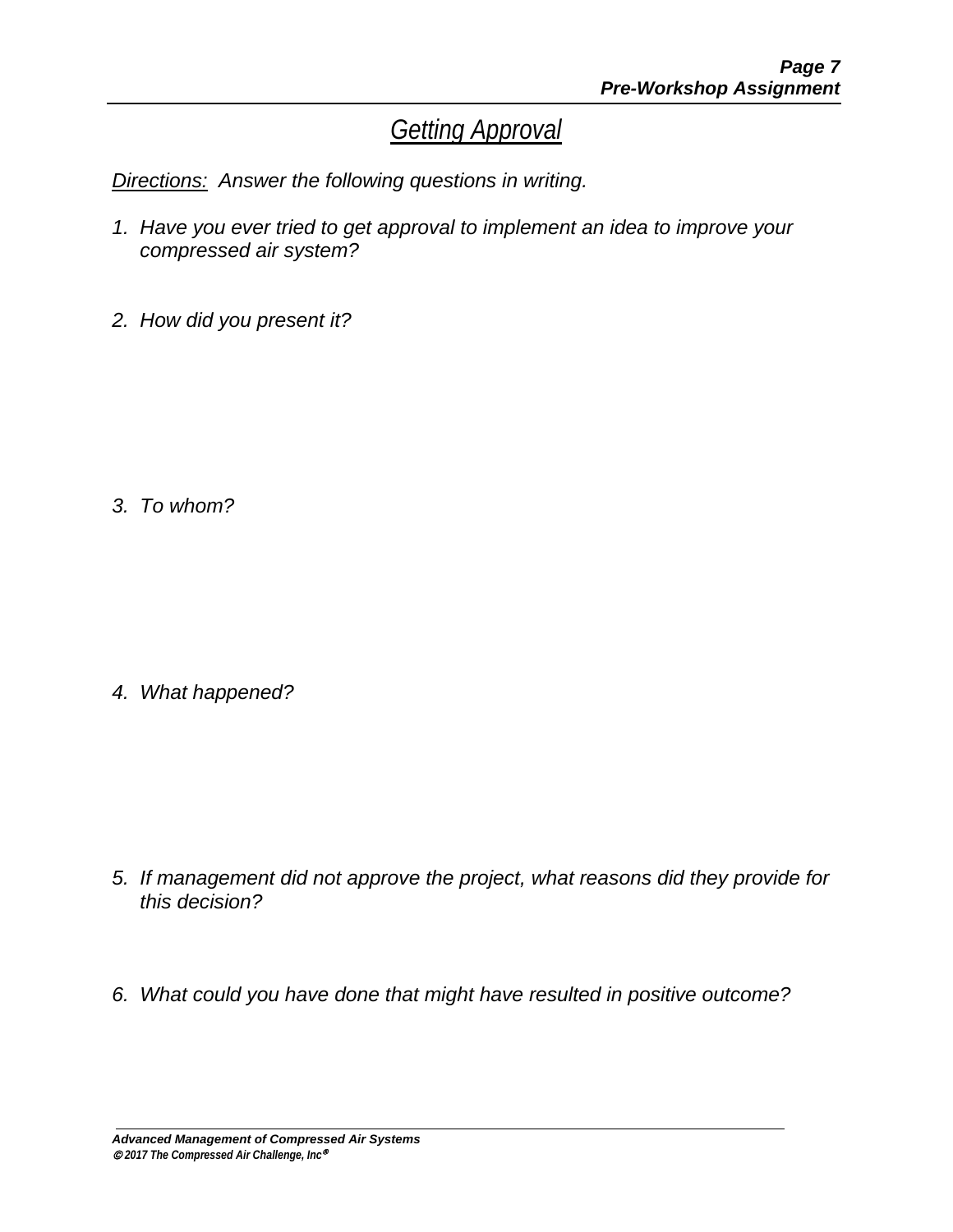# Compressed Air System Terminology

The following terms will be used in the workshop. The better you understand them, the easier it will be for you to participate in the workshop exercises.

**Absorption -** The chemical process by which a hygroscopic desiccant, having a high affinity with water, melts and becomes a liquid by absorbing the condensed moisture. Deliquescent dryers rely on deliquescent chemicals to absorb moisture.

**Adsorption -** The process by which a desiccant with a highly porous surface attracts and removes the moisture from compressed air. The desiccant is capable of being regenerated. Desiccant dryers use desiccant substances to adsorb moisture.

**Capacity -** The amount of air flow delivered under specific conditions, usually expressed in cubic feet per minute (cfm).

**Capacity, Actual -** The actual volume flow rate of air or gas compressed and delivered from a compressor running at its rated operating conditions of speed, pressure, and temperature. Actual capacity is generally expressed in actual cubic feet per minute (acfm) at conditions prevailing at the compressor inlet. Also called Free Air Delivered (FAD).

**Rated Capacity -** Volume rate of air flow at rated pressure at a specific point.

**Required Capacity -** Cubic feet per minute (cfm) of air required at the inlet to the distribution system.

**Cubic Feet Per Minute (cfm) -** Volumetric air flow rate.

**Cfm, Free Air (or Free Air Delivered {FAD}) -** Cfm of air delivered to a certain point at a certain condition, converted back to ambient conditions. This term sometimes is used for the capacity of an air compressor. This is the same as acfm, being the delivered flow rate measured at prevailing ambient conditions.

**Actual Cfm (acfm) -** Flow rate of air at a certain point at a certain condition at that point. When used for the capacity of an air compressor, it is the delivered rate of flow, measured at prevailing ambient conditions of pressure, temperature and relative humidity.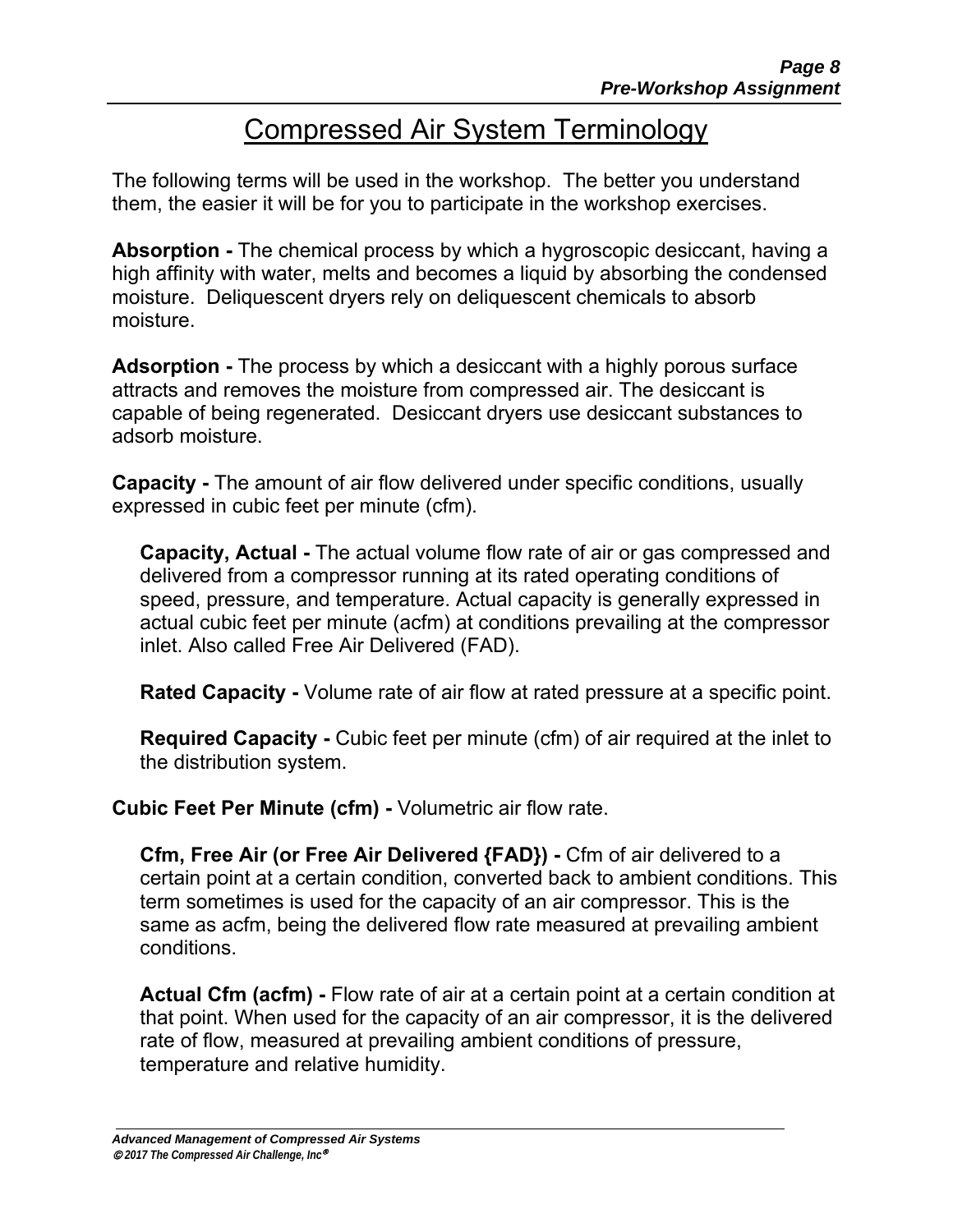**Inlet Cfm -** Cfm flowing through the compressor inlet filter or inlet valve under rated conditions. Also used to describe the rate of flow of a centrifugal type air compressor. Acfm and icfm should be the same for positive displacement type air compressors, but may not be the same in some designs of centrifugal air compressors. There may be air losses through shaft seals of each stage, so that the delivered rate of flow in acfm may be up to 5% less than the icfm entering the compressor.

**Standard Cfm -** Flow of free air measured and converted to a standard set of reference conditions. There may be confusion with this term since all standards are not the same. The Compressed Air Challenge and The Compressed Air & Gas Institute have adopted the International Standards Organization (ISO) definition of standard air as: 14.5 psia (1 bar); 68F (20 C); dry (0% relative humidity).

Other standards include:

14.7 psia; 68F; 36% relative humidity and 14.7 psia; 60F; dry. When the term scfm is used, the applicable standard should be stated.

**Deliquescent -** A material that absorbs water vapor from the air. Deliquescent materials cannot be regenerated by heating.

**Desiccant -** A material having a large proportion of surface pores, capable of attracting and removing water vapor from the air by adsorption. Desiccants can be regenerated with heat and/or compressed air.

**Demand -** Flow of air at specific conditions required at a point or by the overall facility.

**Humidity, Relative -** The relative humidity of a gas (or air) vapor mixture is the ratio of the partial pressure of the vapor to the vapor saturation pressure at the dry bulb temperature of the mixture.

**Dew Point -** The temperature at which moisture in the air will begin to condense if the air is cooled at constant pressure. At this point the relative humidity is 100%.

**Pressure Dew Point - For a given pressure, the temperature at which water** will begin to condense out of air.

**Specific Humidity -** The weight of water vapor in an air-vapor mixture per pound of dry air.

*Advanced Management of Compressed Air Systems 2017 The Compressed Air Challenge, Inc*